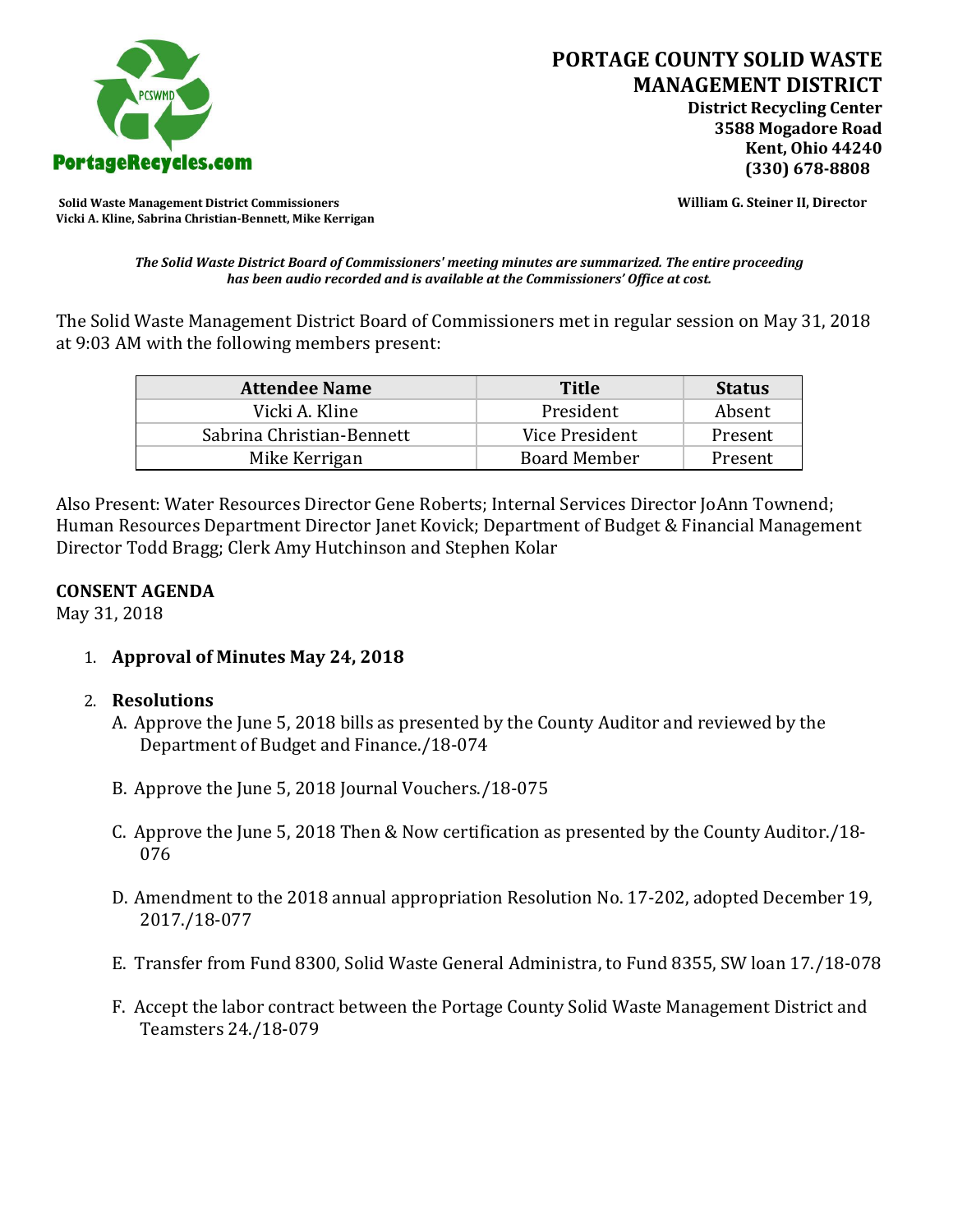**Motion To:** Approve the May 31, 2018 Consent Agenda for Solid Waste Management District

| <b>RESULT:</b>   | <b>ADOPTED</b>                           |
|------------------|------------------------------------------|
| <b>MOVED:</b>    | Mike Kerrigan                            |
| <b>SECONDED:</b> | Sabrina Christian-Bennett                |
| AYES:            | Mike Kerrigan, Sabrina Christian-Bennett |
| <b>ABSENT:</b>   | Vicki A. Kline                           |

## **RESOLUTION NO. 18-074 - RE: BILLS APPROVED AND CERTIFIED TO THE PORTAGE COUNTY AUDITOR FOR PAYMENT.**

It was moved by Mike Kerrigan, seconded by Sabrina Christian-Bennett that the following resolution be adopted:

- **RESOLVED,** that the bills were approved and certified to the County Auditor for payment, contingent upon the review of the Portage County Department of Budget and Financial Management, Department of Internal Services or other designee on June 5, 2018 in the total payment amount of **\$118,243.66 for Funds 8300-8399** as set forth in the Accounts Payable Warrant Report on file in the office of the Portage County Auditor; and be it further
- **RESOLVED,** that the District Board of Commissioners finds and determines that all formal actions of this Board concerning and relating to the adoption of this resolution were taken in an open meeting of this Board and that all deliberations of this Board that resulted in those formal actions were in meeting open to the public in compliance with the law including Section 121.22 of the Ohio Revised Code.

Roll call vote as follows:

| Vicki A. Kline, Absent; | Sabrina Christian-Bennett, Yea; | Mike Kerrigan, Yea; |
|-------------------------|---------------------------------|---------------------|
|-------------------------|---------------------------------|---------------------|

## **RESOLUTION NO. 18-075**

This resolution was inadvertently omitted. This is for numbering purposes only.

**RESOLUTION NO. 18-076 - RE: ACCEPTANCE OF THEN AND NOW CERTIFICATIONS FOR PAYMENT.**

It was moved by Mike Kerrigan, seconded by Sabrina Christian-Bennett that the following resolution be adopted:

**WHEREAS,** Ohio Revised Code Section 5705.41 (D)(1) authorizes the expenditure of moneys, provided a certificate of the County Auditor is supplied stating that there was at the time of the making of such contract or order and at the time of the execution of such certificate a sufficient sum appropriated for the purpose of such contract and in the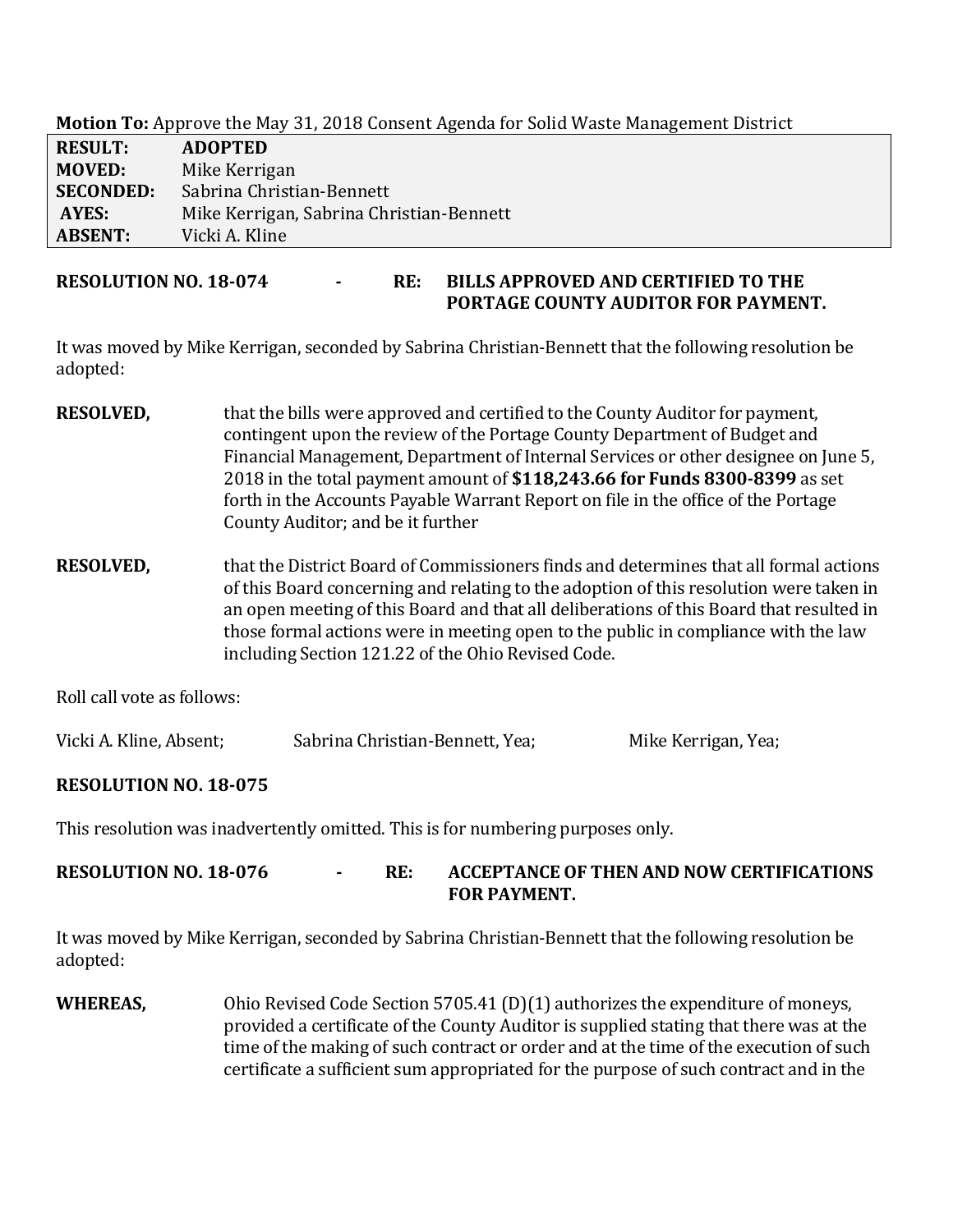|                  | treasury or in process of collection to the credit of an appropriate fund free from any<br>previous encumbrances (Then and Now Certification), and                                                                                                                                                                                                                                                                     |
|------------------|------------------------------------------------------------------------------------------------------------------------------------------------------------------------------------------------------------------------------------------------------------------------------------------------------------------------------------------------------------------------------------------------------------------------|
| <b>WHEREAS,</b>  | the Then and Now Certification is recommended by the State Auditor's Office, the<br>Portage County Auditor's Office, and the Portage County Prosecutor's Office, and                                                                                                                                                                                                                                                   |
| <b>WHEREAS,</b>  | a listing of expenditures, attached hereto as Exhibit "A" and incorporated herein by<br>reference, has been certified by the County Auditor according to Ohio Revised Code<br>section 5705.41 (D)(1); now therefore be it                                                                                                                                                                                              |
| <b>RESOLVED,</b> | that the expenditures listed herein are properly certified by the County Auditor in<br>the amount of \$613.13 dated June 5, 2018 as set forth in Exhibit "A" shall be paid;<br>and be it further                                                                                                                                                                                                                       |
| <b>RESOLVED,</b> | that the District Board of Commissioners finds and determines that all formal actions<br>of this Board concerning and relating to the adoption of this resolution were taken in<br>an open meeting of this Board and that all deliberations of this Board that resulted in<br>those formal actions were in meeting open to the public in compliance with the law<br>including Section 121.22 of the Ohio Revised Code. |

Roll call vote as follows:

| Vicki A. Kline, Absent;      | Sabrina Christian-Bennett, Yea; |     |  | Mike Kerrigan, Yea;                                                                                             |
|------------------------------|---------------------------------|-----|--|-----------------------------------------------------------------------------------------------------------------|
| <b>RESOLUTION NO. 18-077</b> | $\sim$                          | RE: |  | AMENDMENT TO THE 2018 ANNUAL<br><b>APPROPRIATION RESOLUTION NO. 17-202</b><br><b>ADOPTED DECEMBER 19, 2017.</b> |

It was moved by Mike Kerrigan, seconded by Sabrina Christian-Bennett that the following resolution be adopted:

**RESOLVED,** that it has become necessary to amend the 2018 Annual Appropriation in the amounts and for the purposes set forth in the enumeration shown below as reviewed and recommended by the Director of the Dept. of Budget & Financial Management:

|                          | Solid Waste OWDA Loan 2017             | Increase               | Decrease   |
|--------------------------|----------------------------------------|------------------------|------------|
| <b>Fund: 8300</b><br>901 | <b>Solid Waste Management District</b> |                        |            |
| 83009                    | <b>MEMO TOTAL</b>                      | \$193,061<br>\$193,061 | \$0<br>\$0 |

; and be it further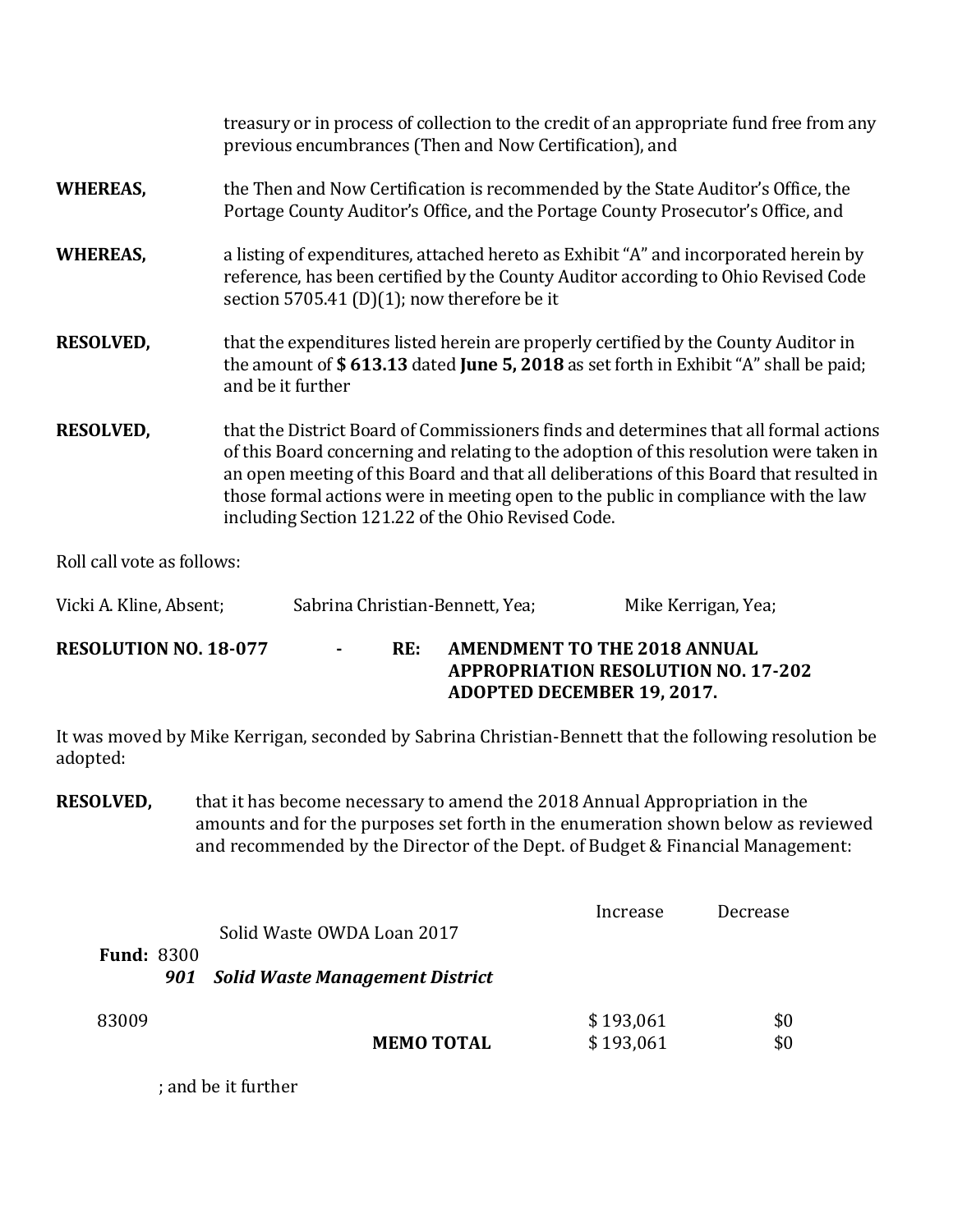**RESOLVED,** that the notes of explanation in this resolution are for informational purposes only and are not intended to restrict the expenditure of those appropriated funds to any single purpose. Such funds are for the use of all expenditures that are lawful under the approved appropriation; and be it further

**RESOLVED,** that a certified copy of this resolution be filed with the County Auditor; and be it further

**RESOLVED,** that the Board of District Commissioners finds and determines that all formal actions of this Board concerning and relating to the adoption of this resolution were taken in an open meeting of this Board and that all deliberations of this Board that resulted in those formal actions were in meeting open to the public in compliance with the law including Section 121.22 of the Ohio Revised Code.

Roll call vote as follows:

Vicki Kline, Absent; Sabrina Christian-Bennett, Yea; Mike Kerrigan, Yea;

**RESOLUTION NO. 18-078 - RE: TRANSFER FROM FUND 8300, SOLID WASTE GENERAL ADMINISTRA, TO FUND 8355, SW LOAN 17.**

It was moved by Mike Kerrigan, seconded by Sabrina Christian-Bennett that the following resolution be adopted:

| <b>WHEREAS,</b>  | OWDA extended the district a loan in 2017, and Fund 8355 was created to service that<br>loan; now therefore be it                                                                                                                                                                                         |              |
|------------------|-----------------------------------------------------------------------------------------------------------------------------------------------------------------------------------------------------------------------------------------------------------------------------------------------------------|--------------|
| <b>RESOLVED,</b> | that the following transfer shall be made, in the amount of \$193,060.16; as<br>recommended by the Director of Budget and Financial-Management;                                                                                                                                                           |              |
|                  | <b>FROM: FUND 8300 SW GENERAL ADMN</b><br>ORGCODE-83009019 921000 Trans Out                                                                                                                                                                                                                               | \$193,060.16 |
|                  | TO: FUND 8355 SOLID WASTE 17 LOAN<br>ORGCODE - 83559012 280000 Trans In                                                                                                                                                                                                                                   | \$193,060.16 |
|                  | and be it further;                                                                                                                                                                                                                                                                                        |              |
| <b>RESOLVED,</b> | that the County Auditor is hereby requested to make said transfer by Journal<br>Entry, and that a certified copy of this resolution be filed with the Portage County<br>Auditor, Portage County Solid Waste Management District and the Department of<br>Budget & Financial Management; and be it further |              |
| <b>RESOLVED,</b> | that the Board of District Commissioners finds and determines that all formal<br>actions of this Board concerning and relating to the adoption of this resolution<br>were taken in an open meeting of this Board and that all deliberations of this                                                       |              |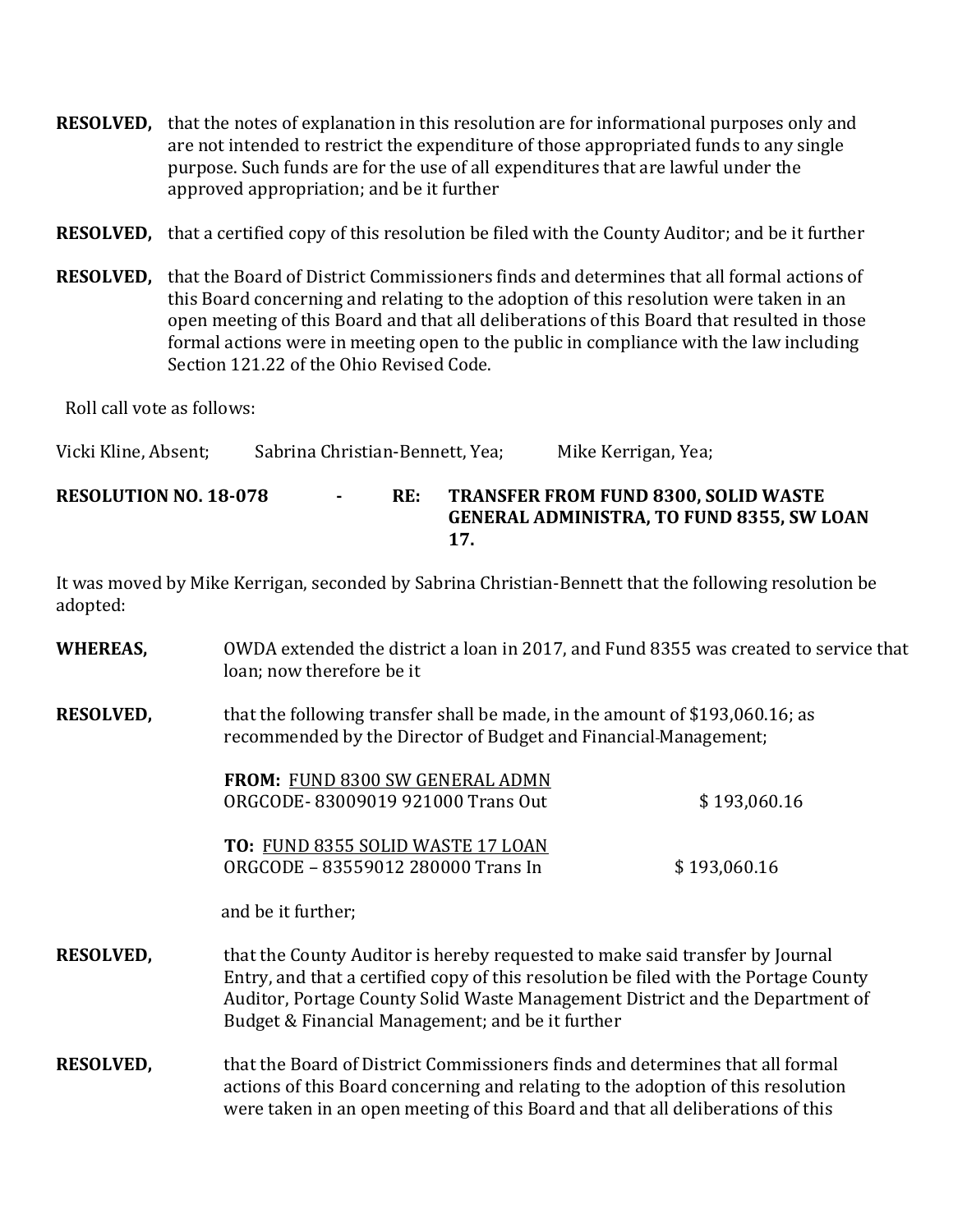Board that resulted in those formal actions were in meeting open to the public in compliance with the law including Section 121.22 of the Ohio Revised Code.

Roll call vote as follows:

| Vicki Kline, Absent;         |                |     | Sabrina Christian-Bennett, Yea; | Mike Kerrigan, Yea;                                                                                                                                                        |
|------------------------------|----------------|-----|---------------------------------|----------------------------------------------------------------------------------------------------------------------------------------------------------------------------|
| <b>RESOLUTION NO. 18-079</b> | $\blacksquare$ | RE: | #24.                            | ACCEPT LABOR CONTRACT BETWEEN THE<br>PORTAGE COUNTY SOLID WASTE MANAGEMENT<br><b>DISTRICT AND FREIGHT DRIVERS, DOCKWORKERS</b><br>AND HELPERS UNION, TEAMSTERS LOCAL UNION |

It was moved by Mike Kerrigan, seconded by Sabrina Christian-Bennett that the following Resolution be adopted:

| <b>WHEREAS,</b>                       | the Board of Commissioners for the Portage County Solid Waste Management<br>District did enter into labor negotiations with Teamsters Local 24; and                                                                                                                                                                                                                                                                    |  |  |
|---------------------------------------|------------------------------------------------------------------------------------------------------------------------------------------------------------------------------------------------------------------------------------------------------------------------------------------------------------------------------------------------------------------------------------------------------------------------|--|--|
| <b>WHEREAS,</b>                       | the Board of Commissioners and the union have reached agreement of a new three<br>(3) year labor contract effective November 1, 2017 and ending on October 31, 2020;<br>now therefore be it                                                                                                                                                                                                                            |  |  |
| <b>RESOLVED,</b>                      | that the Board of Solid Waste District Commissioners does hereby by accept the<br>terms and conditions of the new labor agreement and agrees to enter into this<br>agreement with the Freight Drivers, Dockworkers and Helpers Union; Teamsters<br>Local 24 on behalf of the Portage County Solid Waste Management District; and be it<br>further                                                                      |  |  |
| <b>RESOLVED,</b>                      | that the Board of District Commissioners finds and determines that all formal actions<br>of this Board concerning and relating to the adoption of this resolution were taken in<br>an open meeting of this Board and that all deliberations of this Board that resulted in<br>those formal actions were in meeting open to the public in compliance with the law<br>including Section 121.22 of the Ohio Revised Code. |  |  |
| Roll call vote as follows:            |                                                                                                                                                                                                                                                                                                                                                                                                                        |  |  |
| Vicki Kline, Absent;                  | Sabrina Christian-Bennett, Yea;<br>Mike Kerrigan, Yea;                                                                                                                                                                                                                                                                                                                                                                 |  |  |
| <b>REGULAR AGENDA</b><br>May 31, 2018 |                                                                                                                                                                                                                                                                                                                                                                                                                        |  |  |
| <b>Discussion</b>                     |                                                                                                                                                                                                                                                                                                                                                                                                                        |  |  |

1. Brimfield Touch a Truck